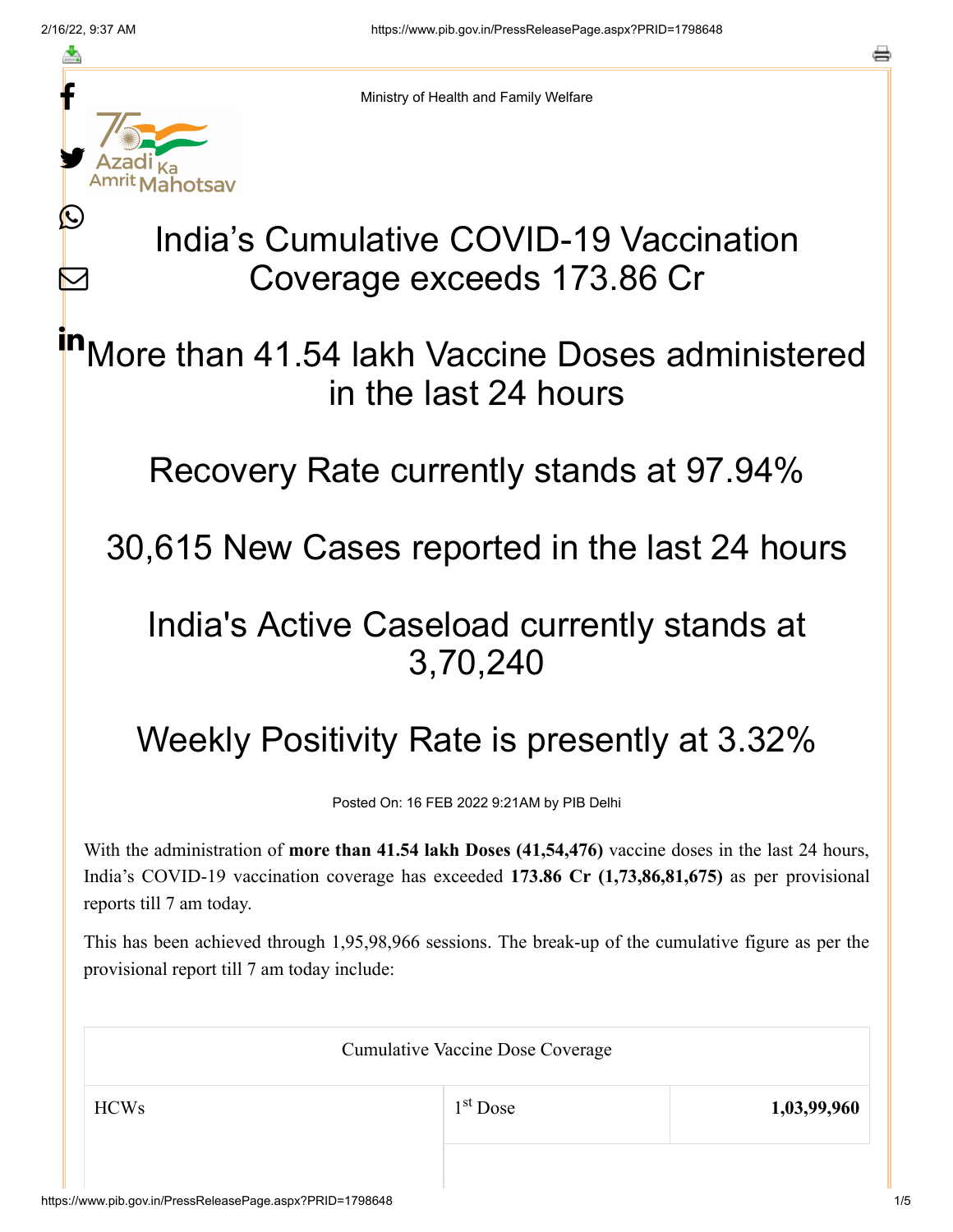| f                           |  | $2nd$ Dose             | 99,39,631       |
|-----------------------------|--|------------------------|-----------------|
|                             |  | <b>Precaution Dose</b> | 39,47,365       |
| <b>FLWs</b><br>C            |  | 1 <sup>st</sup> Dose   | 1,84,06,271     |
|                             |  | $2nd$ Dose             | 1,73,92,895     |
|                             |  | <b>Precaution Dose</b> | 55,72,301       |
| in<br>Age Group 15-18 years |  | $1st$ Dose             | 5,27,06,855     |
|                             |  | $2nd$ Dose             | 1,75,85,751     |
| Age Group 18-44 years       |  | $1st$ Dose             | 54,90,49,014    |
|                             |  | $2nd$ Dose             | 42,99,79,799    |
| Age Group 45-59 years       |  | 1 <sup>st</sup> Dose   | 20, 18, 15, 183 |
|                             |  | $2nd$ Dose             | 17,70,80,381    |
| Over 60 years               |  | 1 <sup>st</sup> Dose   | 12,60,29,897    |
|                             |  | $2nd$ Dose             | 11,03,22,289    |
|                             |  | <b>Precaution Dose</b> | 84,54,083       |
| <b>Precaution Dose</b>      |  |                        | 1,79,73,749     |
| Total                       |  | 1,73,86,81,675         |                 |

**82,988** patients have recovered in the last 24 hours and the cumulative tally of recovered patients (since the beginning of the pandemic) is now at **4,18,43,446.**

Consequently, India's recovery rate stands at **97.94%.**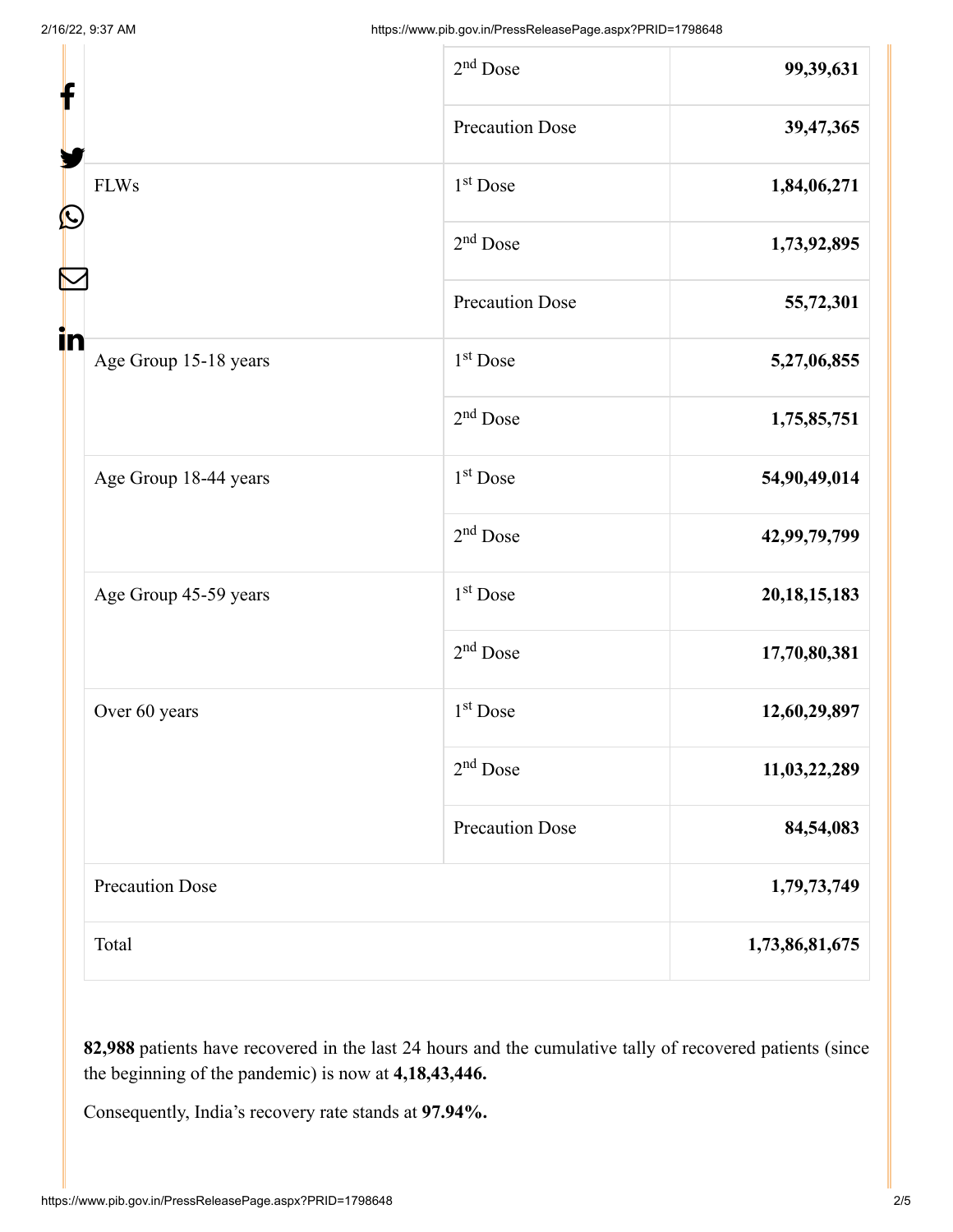

## **30,615 new cases** were reported in the last 24 hours.



India's Active Caseload is presently at **3,70,240.** Active cases constitute **0.87%** of the country's total Positive Cases**.**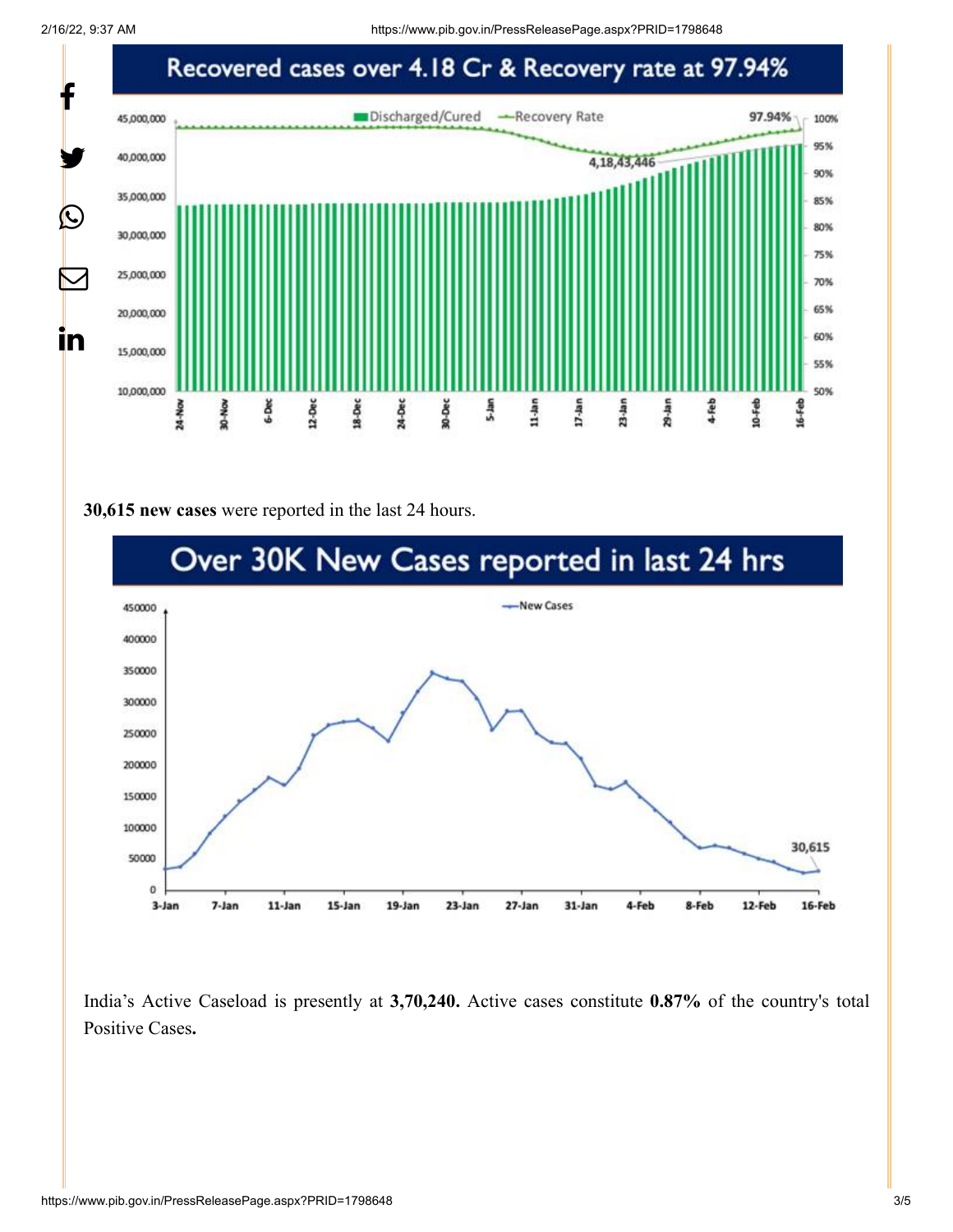



The testing capacity across the country continues to be expanded. The last 24 hours saw a total of **12,51,677** tests being conducted. India has so far conducted over **75.42 Cr (75,42,84,979**) cumulative tests.

While testing capacity has been enhanced across the country, **Weekly Positivity Rate** in the country currently **stands at 3.32%** and the **Daily Positivity rate is reported to be 2.45%.**